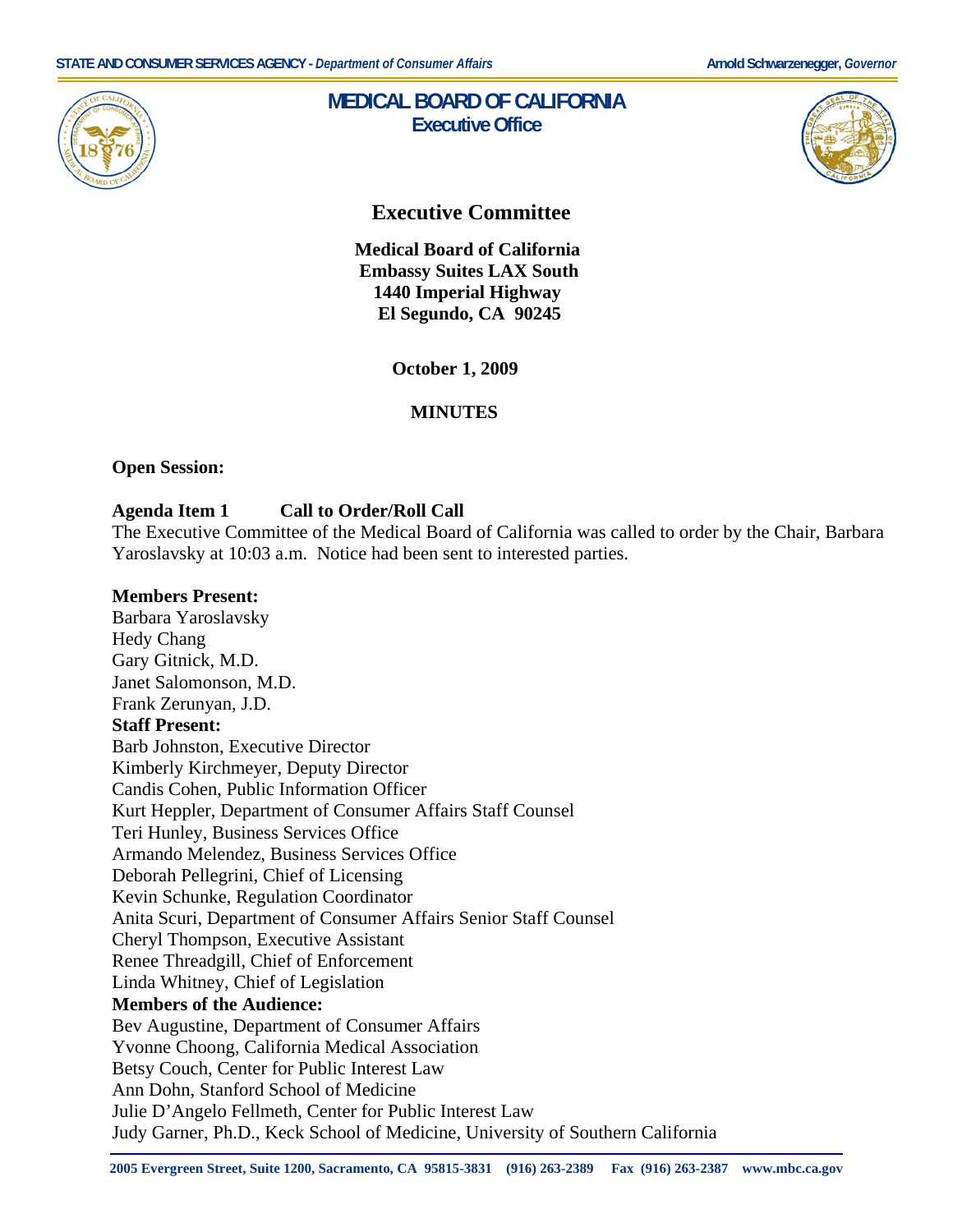Executive Committee Meeting Minutes October 1, 2009 Page 2

> Gloria Gomez, Children's Hospital of Los Angeles Lura Hawkins, California Association of Physician Groups Allan Hubbell, M.D., UC Irvine School of Medicine Wendy Keegan, California Hospital Association Michael Langberg, M.D., Cedars Sinai Medical Center Leslie Towns Navarra, UC Davis School of Medicine Andrew Ries, M.D., UC San Diego Robert Splawn, M.D., Department of Health Services, County of Los Angeles

#### **Agenda Item 2 Approval of Minutes from the March 25, 2009 Meeting**

Mr. Zerunyan made a motion to approve the minutes from the June 13, 2009 Executive Committee meeting with amendments to the header date; s/Gitnick; motion carried.

#### **Agenda Item 3 Update on 2009 Legislation**

Linda Whitney, Chief of Legislation, provided an update on the legislation the Board is tracking.

#### **AB 501 (Emmerson) Licensing: Limited, Use of M.D., Fee/Fund**

#### **AB 1070 (Hill) Enforcement Enhancements: reporting, public reprimand**

Ms. Whitney reported both of these Board-sponsored bills were enrolled and have gone to the Governor, but have not yet been signed or vetoed. She encouraged the Members to email or call the Governor's Office to promote signature.

# **SB 819 (B&P Committee) Omnibus: provisions from 2008**

# **SB 821 (B&P Committee) Omnibus: MBC provisions**

Ms. Whitney stated she is hopeful the two omnibus bills, which contain many non-substantive and noncontroversial changes to law pertaining to the Board, will be signed this year.

#### **AB 1071 (Emmerson) Sunset Extension**

This bill was amended in August to include the Board's sunset extension through January 1, 2013. Ms. Whitney reported a letter was written to the Governor's Office supporting the extension, but not the bill itself, since the Board had only voted on the sunset portion of the bill.

A full report on legislation and the implementation plan for bills that were signed will be presented at the October 2009 Board Meeting.

# **Agenda Item 4 Update and Discussion on Licensing Program**

Ms. Yaroslavsky thanked the members of the audience for attending and encouraged their active participation in the discussion. Ms. Yaroslavsky read the following statement which she asked to be included in the record:

*Now, I would like to move into the primary and most important item on the Agenda. But first, I am going to take the President's prerogative to make a statement.*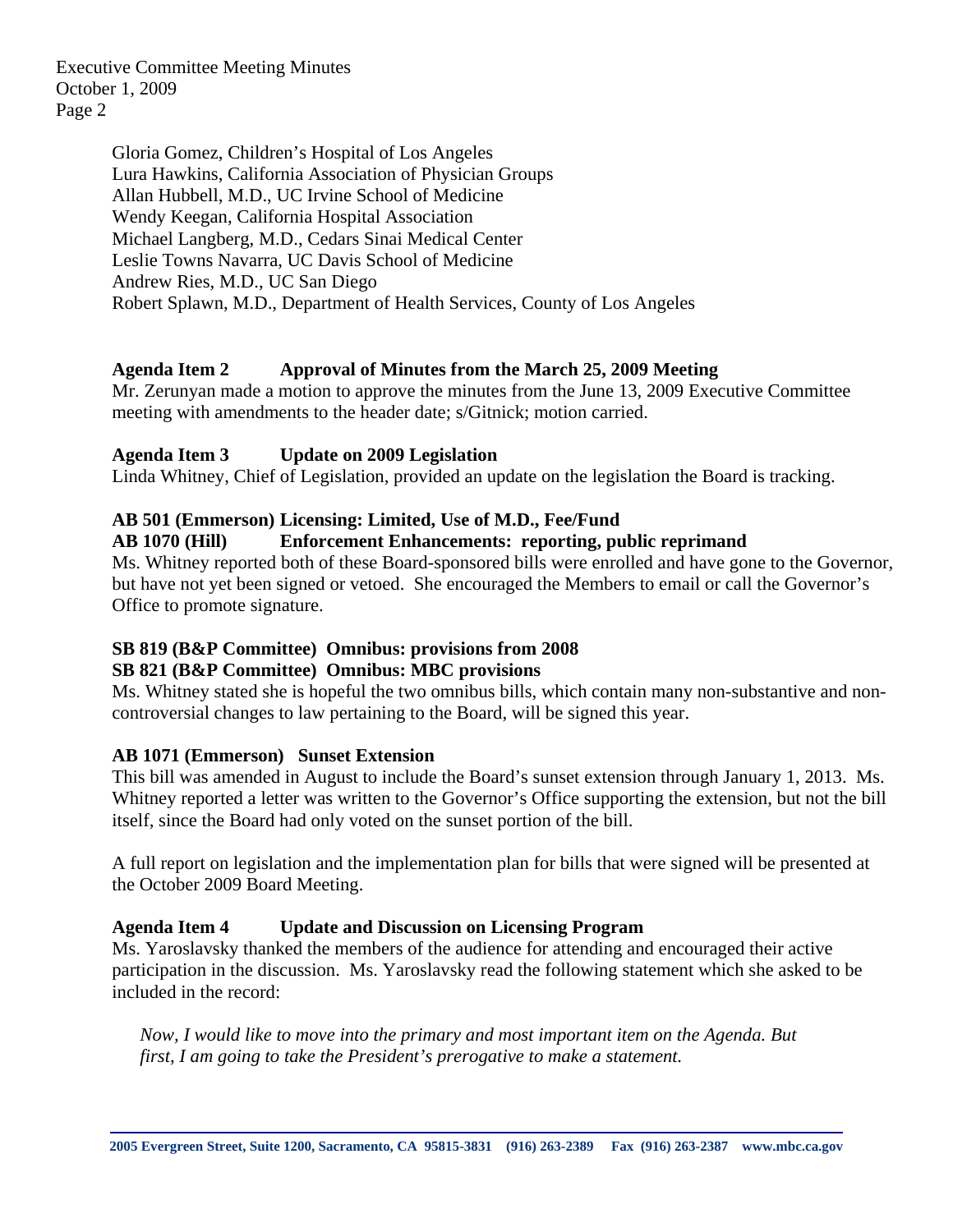Executive Committee Meeting Minutes October 1, 2009 Page 3

> *You may be wondering why the Executive Committee is meeting now, only to address the Licensing back log -- it seems that it has come full circle with the work of the Board these last many months.*

*The economic downturn in the Country, the State, and our community, only leads us all to recognize that we have to be smarter, work smarter, and encourage cooperation where ever we can. Licensing is one of the two main tools that the MBC has to address its mandate of protecting the public and improving access to care. The other tool is enforcement.* 

*The Board works through its structure of standing Committees: that includes wellness, public education, special faculty permits, telemedicine, cultural and linguistic competency. We have started new programs that we know will further the protection of patients, such as with Operation Safe Medicine.* 

*But whatever we are able to do, we have had to grapple with less staff, less accessible monies to be able to do our job properly, as well as the job that is expected of us. The reality is that we are doing more with less, and in spite of the furloughs, we are learning to work smarter.* 

*The problems we face cannot be swept under the rug. It is the on-going responsibility of this Board, to re-evaluate ourselves and to address whatever weakness we come across, in a proactive and constructive manner. Likewise, we want to improve upon our existing strengths.* 

*The numbers of licensees and the back log cannot be the sole measure of productivity. We must acknowledge the increased numbers and complexity of the application pool. Given that California is a leader with this assessment, this may cause us to be slowed down temporarily until we get something better in place. Eventually this will benefit the State of California but in the interim it may contribute to a greater processing time until we get those efficiencies in place.* 

*We are very grateful for the engagement of this Administration, through the Department as well as the Agency, with their collaboration and sensitivity to our needs to meet the ongoing crisis we face. We have their support and technical assistance; they are forwarding our requests for additional staff while we all keep our eyes on the shared goal of ensuring patient safety through our mandate of enforcement and licensing.* 

*Our staff is totally engaged, participatory, and they have been coming together as a team to address the needs of reducing the licensing back log. At the same time they are putting into place new systems and procedures that will ensure that we won't be going through this again.* 

*The Board appreciates that the constraints of the workplace, no longer is reason enough to not move forward. It is with this help, by this Administration, through their team, along with our staff, to once and for all offer the resources necessary to make this happen. The*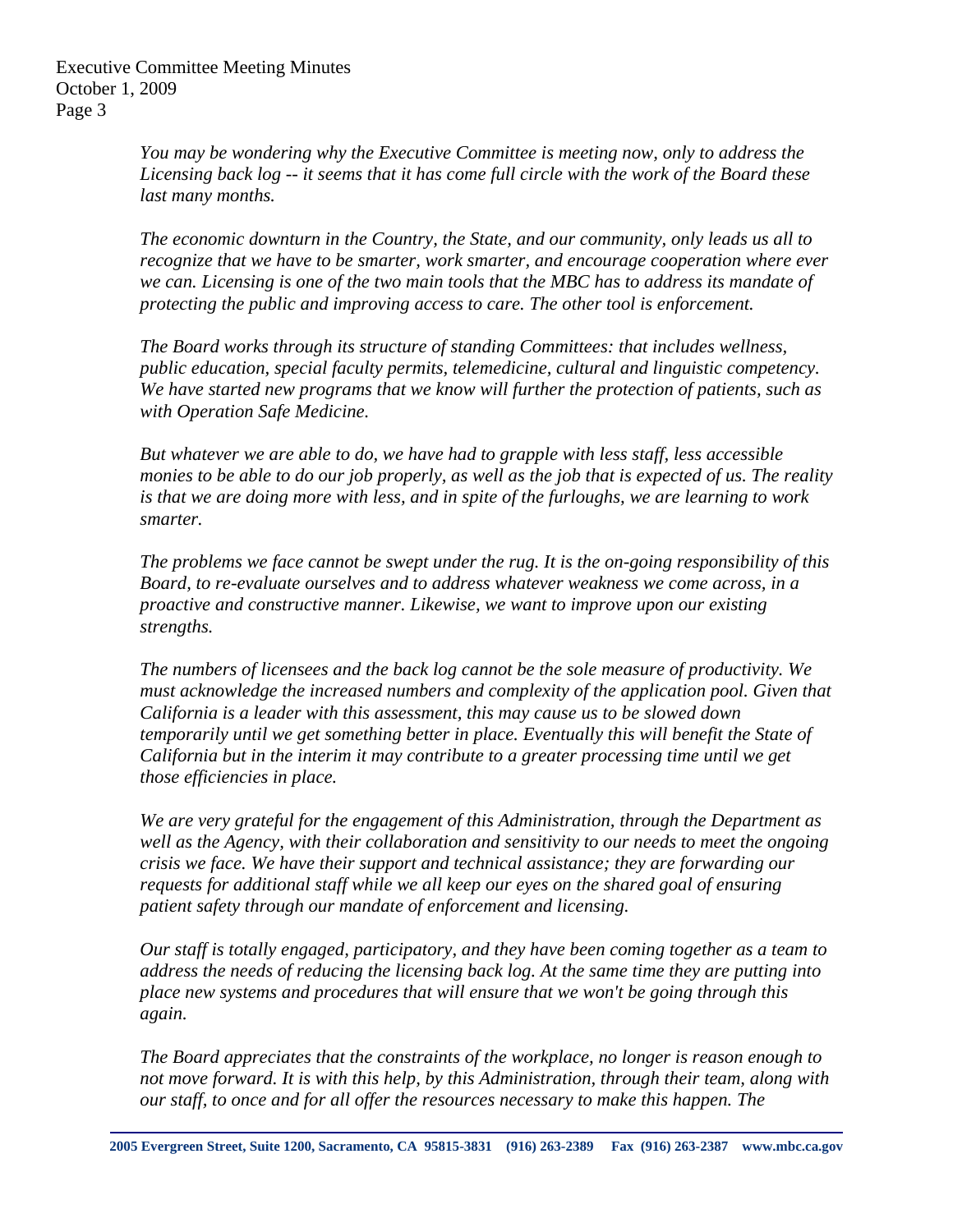*legislature has come to the table as well, to ensure that the laws that govern the operations of our programs are in place, and will make real change in how we do business.* 

 *Members in the audience this morning may wonder why some of you received notification of this meeting, and I want to be very clear... you are our partners in what we seek to accomplish. You represent our professionals, the physicians. Either you employ them, or you professionally represent them as members of your organizations and associations, or you are representing those that are the consumers of the skills that our California licensees represent. And we need you to recognize and understand that you are a resourceful part of this team.* 

*During this next year, as issues arise, we will look to you to let us know your constructive thoughts, ideas, and concerns. We need to hear your creative solutions that will ensure that the quality and the number of physicians and the services that they render are meeting the needs of your organizations as well as the citizens of this State's healthcare, our consumers. So we look to you all, to join us around the issues that the Board will identify, and remain our partners at the table.* 

In the past years, we've gone through tremendous steps to change and improve the *operations of the Board. With the input of our enforcement monitor and the staff of both the MBC and the greater community, we accepted that Diversion was a program that wasn't ensuring public protection. We've evaluated our Enforcement Program and based upon this evaluation, we have initiated a pilot project to determine if shared responsibility in the arena of enforcement will better ensure public protection.* 

*We are constantly looking at our shortfalls so that we can continuously improve and make our organization better and more efficient. That is why we are here today. This Board is fully aware of the serious implications that come with the current Licensing backlog. The purpose of this meeting is to examine our Licensing backlog, and to make sure that physicians are able to be licensed in a timely manner so that the needs of the people of California are met. We not only need to clear the existing backlog, but we need to look at access to care and ensure a future which includes an appropriate physician workforce in California through timely licensing.* 

*What I have been talking about shouldn't be new to anyone in this room. This discussion has been ongoing at previous Board meetings, as well as reported in the press. Realizing that the back log in licensing is unacceptable, this Board, at its July meeting instructed staff to go back to the drawing board. They were asked to bring back plans that will ensure a significantly improved time frame for licensure.* 

*Though this has been in the pipeline for the last 15 months, the urgency has not been lost with this leadership. But no one anticipated the cumulative effect of all the hurdles we would face. Staff has had to review past practices, and recommit best practices that result in a faster time line, and work more efficiently, because there are fewer resources.*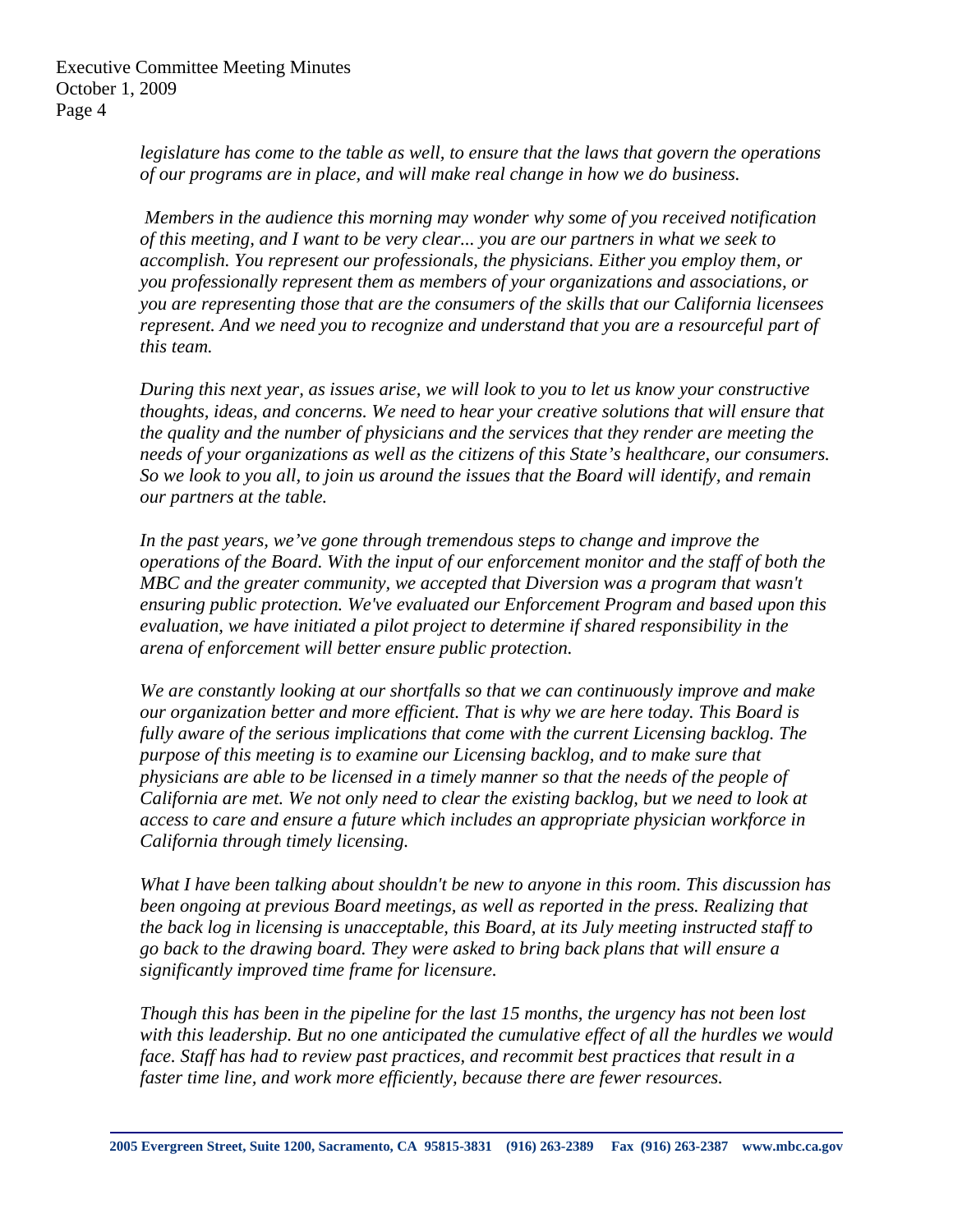*Staff has had to make necessary work place changes to ensure a more timely process of license applications – we still ensure public safety but at the same time address the needs of access to care, as well as maintaining and encouraging jobs in California.* 

*We want to assure you that this Board has heard you loud and clear. The work of the MBC is frustrating to you. The process of hiring physicians has been so slow that we have not met your expectations, and is having an adverse impact on your workplace, which ultimately translates into a lack of access to care.* 

*We want you to know, that we all take our appointment to this Board very seriously, and we are working diligently with staff so that this situation is remediated soon. We are taking those steps necessary to ensure that the Board and the staff is cohesively working together to ensure a more timely licensure process. Staff also understands the need to improve their work product.* 

*I am sure staff will tell you that they feel a greater pressure to make the changes required to adapt what they have done in the past to what is needed in the future and that I have been driving them harder than they expected, but then that is our obligation as the MBC and my responsibility as President of this Board.* 

# *Thank you for your attention today.*

Kevin Schunke provided an overview of his outreach activities to the major teaching hospitals around California. His goal is to build improved working relationships with the Offices of Graduate Medical Education (GME) as well as with future licensure applicants, helping the licensing process operate in a more-timely manner with fewer problems. He reported while there are only 8 medical schools in California, there are about 175 teaching hospitals around the state at which residents participate in postgraduate training programs.

Mr. Schunke has developed a GME outreach program which consists of two components. The first component involves presentations made at new resident orientations or during grand rounds which provide an outline of the licensing process and information on licensing deadlines. At some of the larger hospitals, there can be as many as 150-200 residents in the audience. The second component consists of licensing fairs at teaching hospitals where he works together with a notary, a finger printer, and a photographer, all hired by the hospital, to provide a "one stop shopping" opportunity for applicants to complete much of the application process. If there are no unusual circumstances, residents can complete the entire paperwork in less than 45 minutes. If there are any unusual circumstances (problems during training, substance abuse issues, a criminal history), Mr. Schunke informs the applicant what additional information must be submitted. He has worked with as many as 135+ residents in one day at the fairs. Mr. Schunke asked the Board Members for assistance in providing introductions or encouraging administrators at teaching hospitals to participate.

Beginning in the fall of 2009, Mr. Schunke is expanding his outreach to hospital recruiters and credentialing staff to better explain the licensing process for faculty members. He will discuss how the hospital's anticipated hiring dates might best dovetail with the Board's other obligations. He reported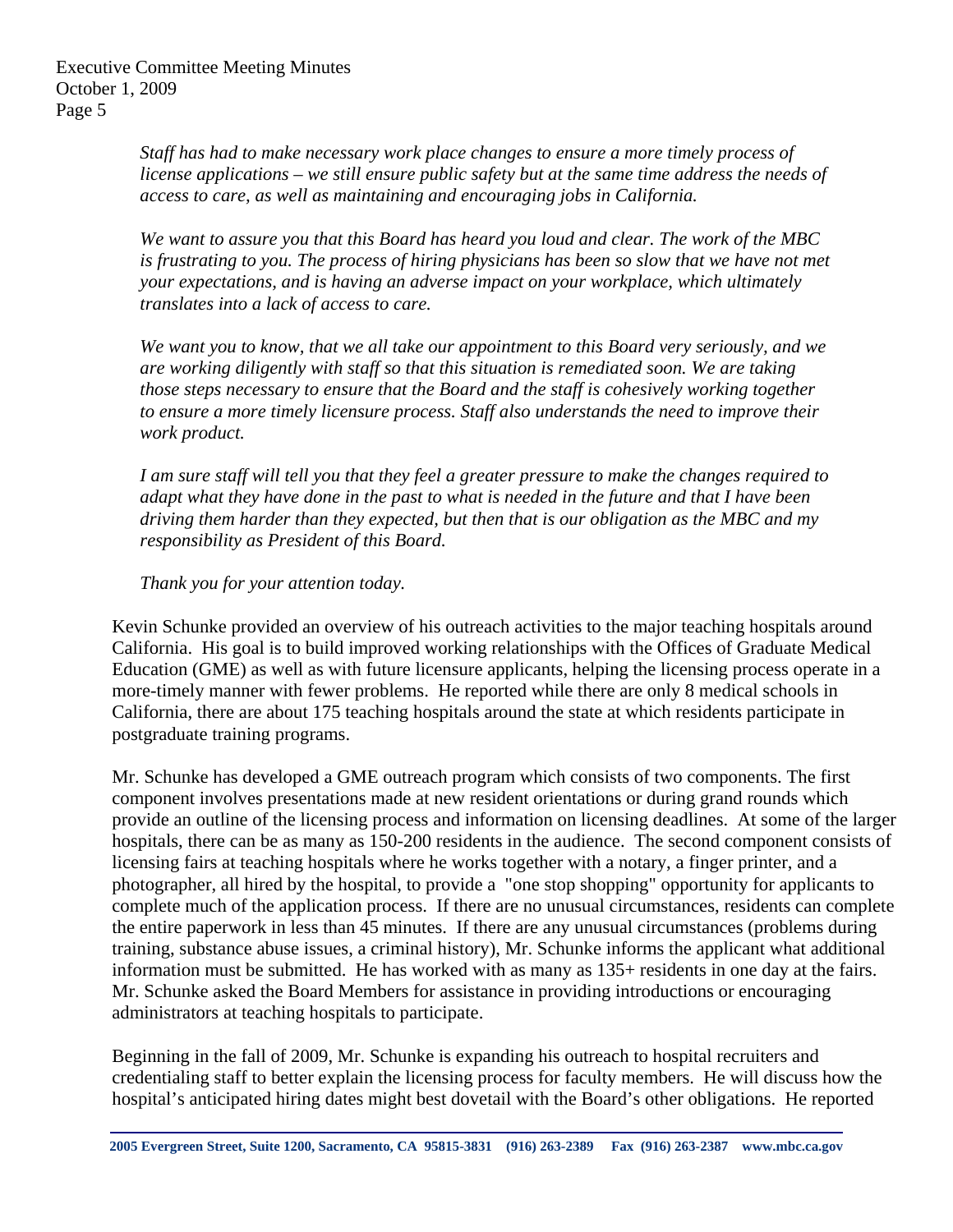his first dedicated meeting with recruiters was a week ago at Children's Hospital Los Angeles. Additionally, Mr. Schunke reported he has met with staff at CMA to discuss the development of an online web-based seminar on the licensing process that can be shown to their members and to member societies.

Mr. Schunke concluded his report by describing two meetings which have been scheduled with GME Directors for October 6, 2009 (Irvine) and October 8, 2009 (Oakland) to discuss the challenges the Board and the licensing staff faced this past year. Letters of invitation have been sent to all 175 GME Directors in California. The meetings will provide an opportunity for GME staff to share their expectations of the Board and provide input and suggestions on how we can work together more productively.

Dr. Gitnick suggested copying the Division GME Directors on any information that is sent to higher level GME Directors or developing a newsletter that is sent to directly to the GME Division Directors.

Ms. Yaroslavsky asked if the applications received from those who have attended Mr. Schunke's licensing fairs are received earlier and are more complete than are those received from other applicants. Mr. Schunke stated while we do not have data on this, his on-site reviews do catch errors and omissions on applications before they are submitted. However, some individuals still procrastinate in submitting their applications.

Dr. Gitnick stated the match process is out of the Board's control; national deadlines are set by others. While the Board recognizes there is a need to move the match process up to occur earlier in the calendar year, so far, national players have not recognized the need. The "scramble" which follows the match further complicates timing. He indicated California GME officials, working as a whole, should organize and pursue remedies to move up the match process.

Mr. Zerunyan asked if there were different tracks for the various categories of licensure applicants (e.g., new graduates, fellows, those already licensed in other states, etc.). Ms. Pellegrini responded that there are not, though this may be an option.

Ms. Pellegrini provided a detailed report on the history and status of the current licensing backlog, as well as staff's plans to eliminate it. Per the California Code of regulations section 1319.4, the Board has 60 working days from the date of receipt of an application to inform the applicant in writing whether it is complete and accepted for filing or that it is deficient and what specific information or documentation is required. The 60 working days is roughly equivalent to 90 calendar days and any application not reviewed within 90 calendar days is considered "backlog". Additionally, the Board has 100 calendar days from the date of filing of a complete application to inform the applicant in writing of the decision for licensure.

Ms. Pellegrini reported historical reports on application processing timelines are either non-existent or very limited. There are reports of a backlog in 2001 when a study was conducted and a report issued. The report made several recommendations, including the need to increase staff in order to process applications in a timely manner. Since that time, although the number of applications received annually has increased from 5,700 applications to almost 6,290, no additional staff has been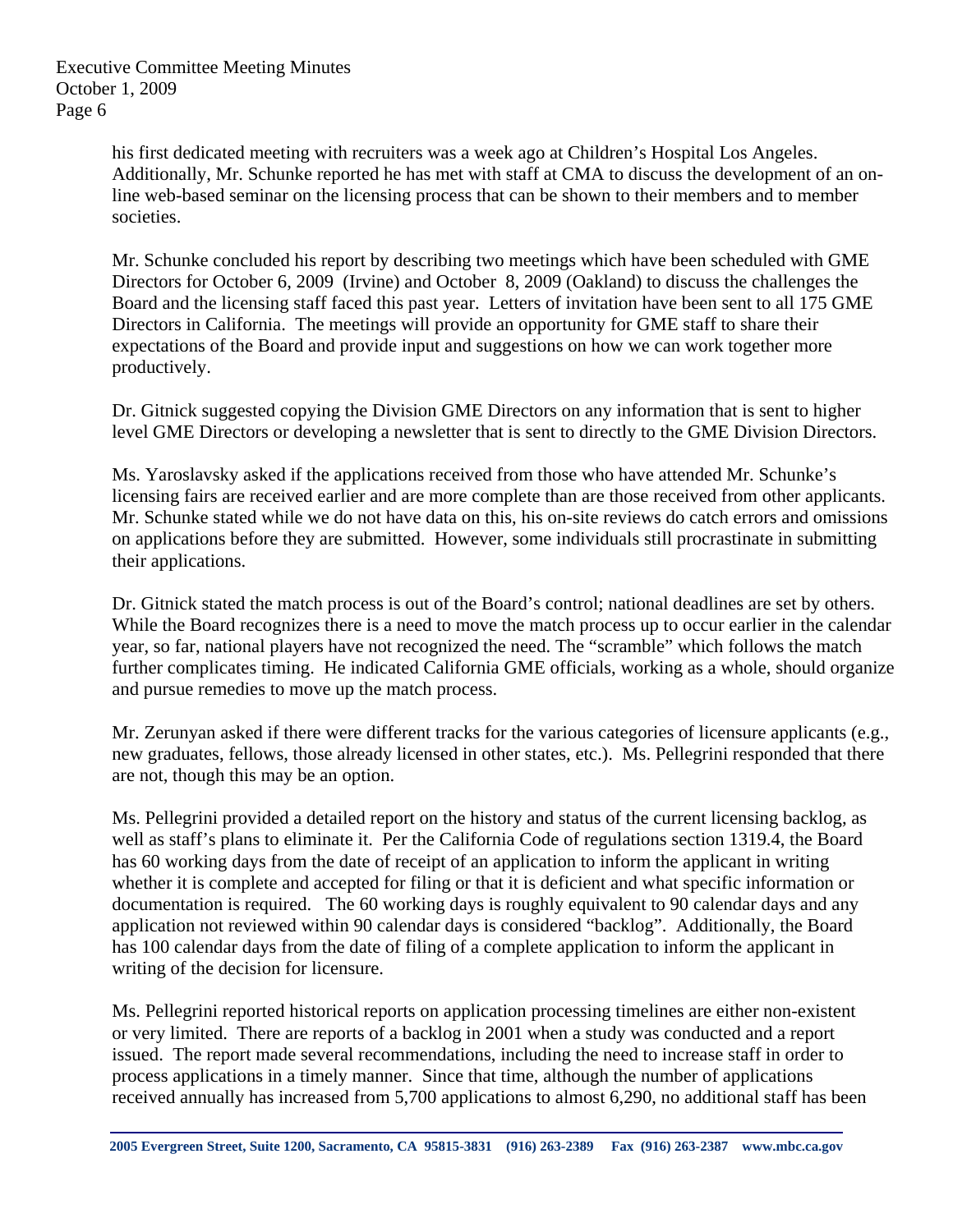added. Backlogs have historically been handled by staff overtime, with few changes in licensing systems or processes to improve efficiencies.

Since joining the Board in June 2008, Ms. Pellegrini noted she has been working with Ms. Johnston and the Licensing team to come up with a plan to "revamp" the Licensing program to ensure that it is properly sized and has the policies, procedures and tools necessary to efficiently process the volume of applications. Many of the pieces of the plan are already in the implementation stages and are having a positive impact.

Ms. Pellegrini stated the Licensing Program's objective is to reduce backlog by 50 percent by January 1, 2010, and completely eliminate the backlog in February 2010, thus meeting the regulatory time frames.

Ms. Pellegrini reported the present backlog started in the spring 2008 and has grown since then. Currently, 576 applications have not had their initial review within 90 calendar days of receipt by the Medical Board. The reasons for the backlog include growing workloads over the past five years, closer review of applications prior to licensure, shifting focus based on the cycles of workload (resident/fellow applications are cyclical), processes that needed improvement and insufficient staffing to meet the current and projected workload.

Ms. Pellegrini presented Phase 1 of the Licensing Program's plan. A request to add 7.8 new licensing positions was submitted in June 2009. These positions are to adequately staff the program but are not sufficient by themselves to reduce the backlog. Three retired annuitants were trained to review international files and caseloads were reassigned to increase review capabilities. In addition, six college students who will work approximately 20 hours per week will begin training on October 5, 2009 to review initial US applications and to assist the six US license reviewers. Four full-time two-year limited term employees at the analyst level will also begin training on November 1, 2009. An extensive training and quality control plan has been developed to quickly train these new employees for application review. In addition, staff has been working overtime to deal with the backlog.

Ms. Pellegrini directed the Members to page 6 of her report to the key milestones for eliminating the backlog. She noted by April 1 and thereafter, the Licensing Program will be staffed to review all applications within 60 to 75 days and will be ready for the influx of resident and fellow applications for licensure by July 1, 2010 without having to take these applications out of date order.

Ms. Pellegrini stated the lack of an integrated database has limited the ability to manage the licensing program workload. The Ad Hoc ATS reporting tool is now available to develop and run necessary reports and will assist in tracking and managing the licensing process. In addition, greater emphasis is being placed on the Application Intake Process where incoming documents are initially reviewed for completeness and the applicant is notified of the receipt of the document and the need to resubmit any incomplete forms.

A Web Application Access System, developed in conjunction with the Information Service Branch, will soon be available to provide accurate, real time information about the flow of application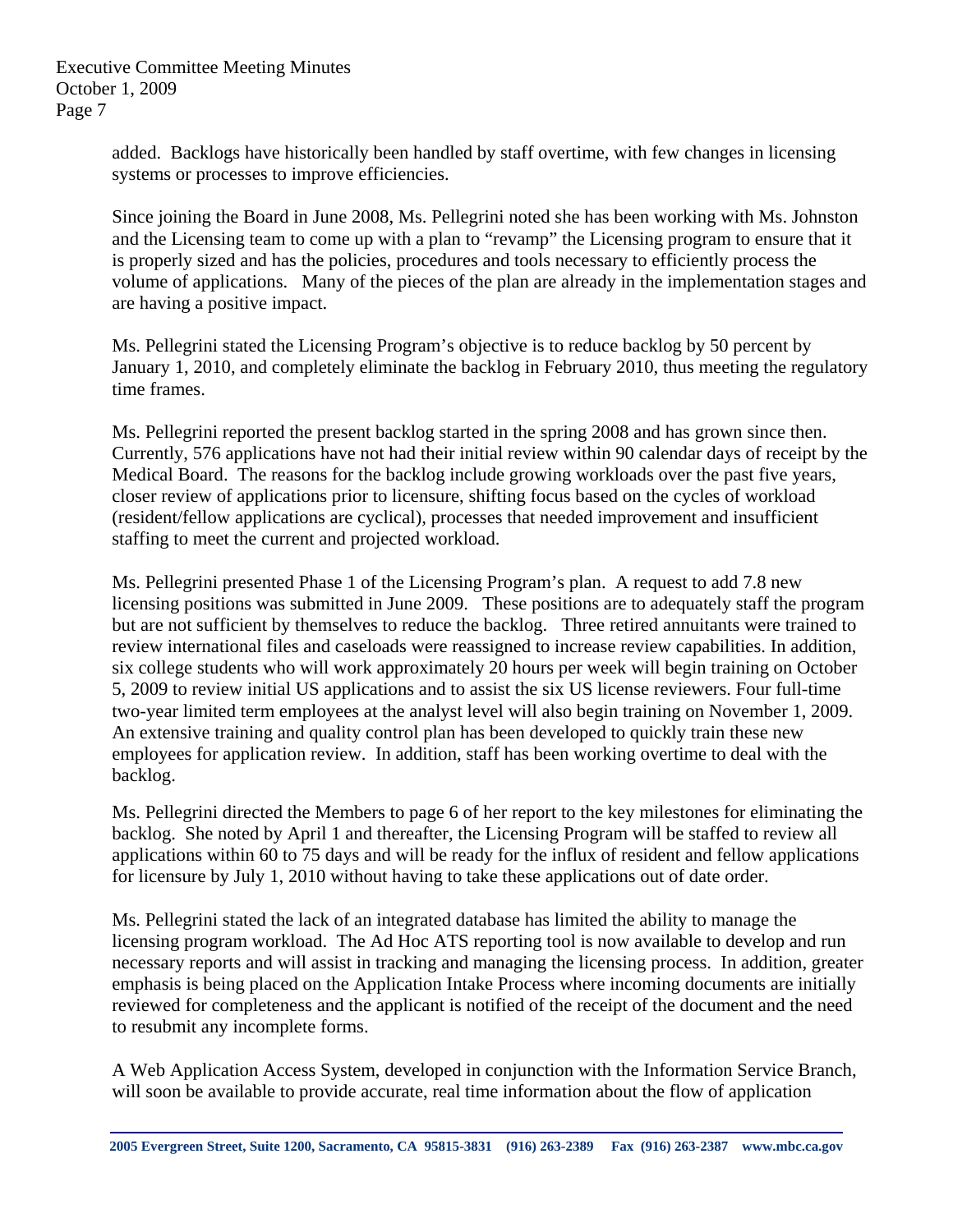documents to both management and applicants. The System will indicate when a document is received, reviewed, and approved or needs to be resubmitted. Ms. Pellegrini reported a demonstration of the Web Applicant Access system will be presented at the October 30 Board meeting and projected the System would be deployed in November 2009.

A process consultant has been hired to review the licensing program; a report of their findings and recommendations will be given at the January 2009 Board meeting. Ms. Pellegrini noted improvements such as revising the licensing application for clarity, expanding the Policy and Procedure manual, and updating the Licensing Guidelines are already planned.

Ms. Pellegrini concluded her report by sharing the Licensing Program's commitment to cleaning up the backlog and revamping the organization and its capabilities during the next 6 months.

Mr. Zerunyan asked what a reasonable caseload per person was. Ms. Pellegrini responded for analysts processing US/Canadian applications the existing caseload varied from 350 – 500 cases per person, with 350-400 cases considered a reasonable caseload; for analysts processing international applications, the caseload was similar. In reviewing the data provided in the Licensing Report, Mr. Zerunyan stated the caseload appears to fall within the range of "reasonable" and, hence, should result in a higher number of licenses being issued. He suggested inefficiencies in the processes staff are following could be the cause for the lower number of licenses being issued. He noted in previous years the number of licenses issued has been higher.

Bev Augustine, Deputy Director of Strategic Planning and Organizational Development (SOLID), spoke on behalf of Brian Stiger, Director, Department of Consumer Affairs. She reported the Department and the Administration empathize with the administrative challenges created by the furloughs and do not anticipate the furloughs will cease anytime in the near future given the current economic climate. The Department does not believe these challenges are insurmountable, however. Ms. Augustine thanked the Board and staff for the time and attention they are directing toward the backlog issue and for the focus on its core licensing function. She noted the Department is prepared to help in any way possible. She reported on some of the steps the Department has taken to help with enforcement department-wide; a progress report is posted on the Department's website. Additionally, Ms. Augustine suggested the SOLID office might be of assistance by employing the balanced scorecard system of measurement in the licensing function.

Robert Splawn, M.D., Interim Chief Medical Officer, Department of Health Services, County of Los Angeles, reported they employ approximately 1500 residents and fellows. He expressed his appreciation for the plan to eliminate the backlog since it impacts their training programs and the ability of the residents and fellows to start on time. He noted he was unaware of the outreach provided by the Board and stated he would take this information back to all of their directors and to any staff involved in recruitment in order to take advantage of this service.

Ann Dohn, Director of Graduate Medical Education, Stanford University, stated she is looking forward to working with the Board to improve the licensing process. She asked that the Board consider elearning as a possibility; Stanford has staff with doctorates in educational technology that could develop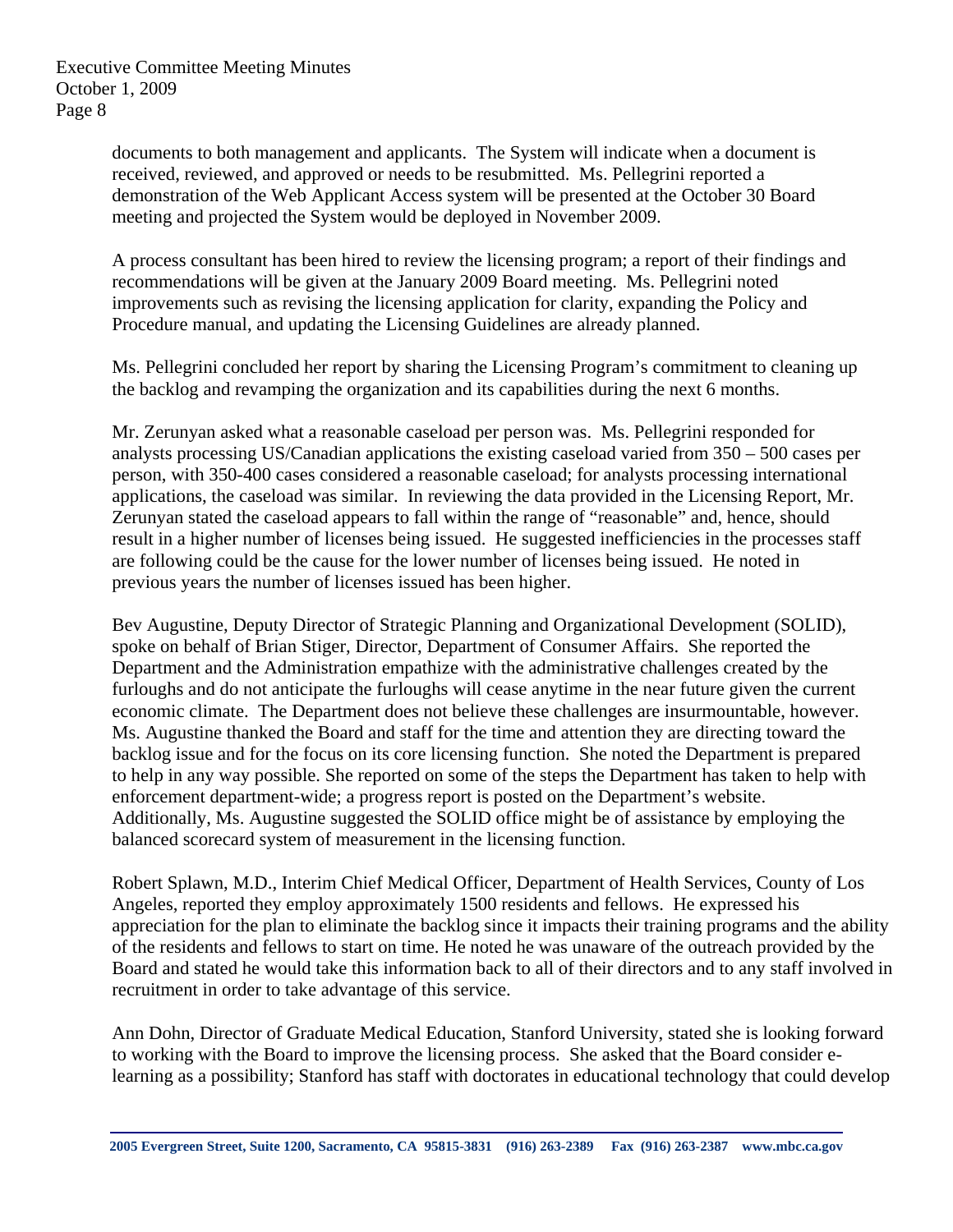on-line courses on licensing for residents and faculty and also has extensive email and contact lists. She extended an offer of assistance as the Board moves forward.

Yvonne Choong, California Medical Association, thanked the Board and staff for the report on the licensing process, noting their appreciation for staff's responsiveness and transparency. Ms. Choong reiterated CMA's offer of assistance in obtaining needed resources for processing applications. She indicated CMA has discussed with Board staff the possibility of creating an on-line webinar on the licensing process for their members. Unlike the teaching hospitals and residency programs, Ms. Choong noted they represent the practices that employ doctors who are not organized in a way to take advantage of the licensing fair opportunities. She expressed the possibility of bringing Mr. Schunke in during their conferences as a way to get the word out on licensing to this "miscellaneous" group of doctors.

Ms. Choong suggested establishing separate tracks for different types of applications. As the Board considers redesigning its application, she recommended having an area for applicants to indicate if they have a pending job offer or start date, since this is as pressing a concern to physicians as the July 1 residency start date is to residents.

Michael Langberg, M.D., Chief Medical Officer, Cedars-Sinai Medical Center, also thanked the Board and staff for addressing the licensing backlog. He noted the impact of the backlog is felt most acutely in the recruiting of faculty from out of state and in their fellowship programs. He stated those in his position need to communicate to their internal constituencies that there is no immediate solution and they will need, for a time, to deal with delays in licensure. He asked if the Board has considered using technologies dealing with performance improvement to help reformat its "production model".

Ms. Johnston reported the Board is currently working with a consultancy group who is engaged with staff at all levels examining business process re-engineering, including the evaluation and recommendation of technology solutions. She noted staff is also working with the Department of Consumer Affairs, since any IT solutions must be done in conjunction with the greater department. She felt technology would likely be a large part of future solutions.

Julie D'Angelo Fellmeth, Center for Public Interest Law, asked whether the 7.8 new licensing program staff and the 4 new Call Center staff that were requested have been approved. Ms. Johnston indicated the proposal is at the Agency level; staff should know whether or not it has been approved soon. She noted Agency Secretary Fred Aguiar, Agency Undersecretary Scott Reid, and Department Director Brian Stiger have been working closely with the Board to move the request forward.

Ms. Fellmeth noted she is aware of the antiquated limitations of the IT system the Board must use and expressed her appreciation for staff manually capturing the data included in the report. She noted the report does not include data on the amount of time it actually takes to process those applicants that have not been processed within the 90 day period. She stated it was essential that this information be available to staff and the Board in order to have complete oversight over the licensing program.

Dr. Carreon, Board Member, stated he is an international medical graduate and reported the reputation of the California Medical Board throughout the country is very favorable due to the high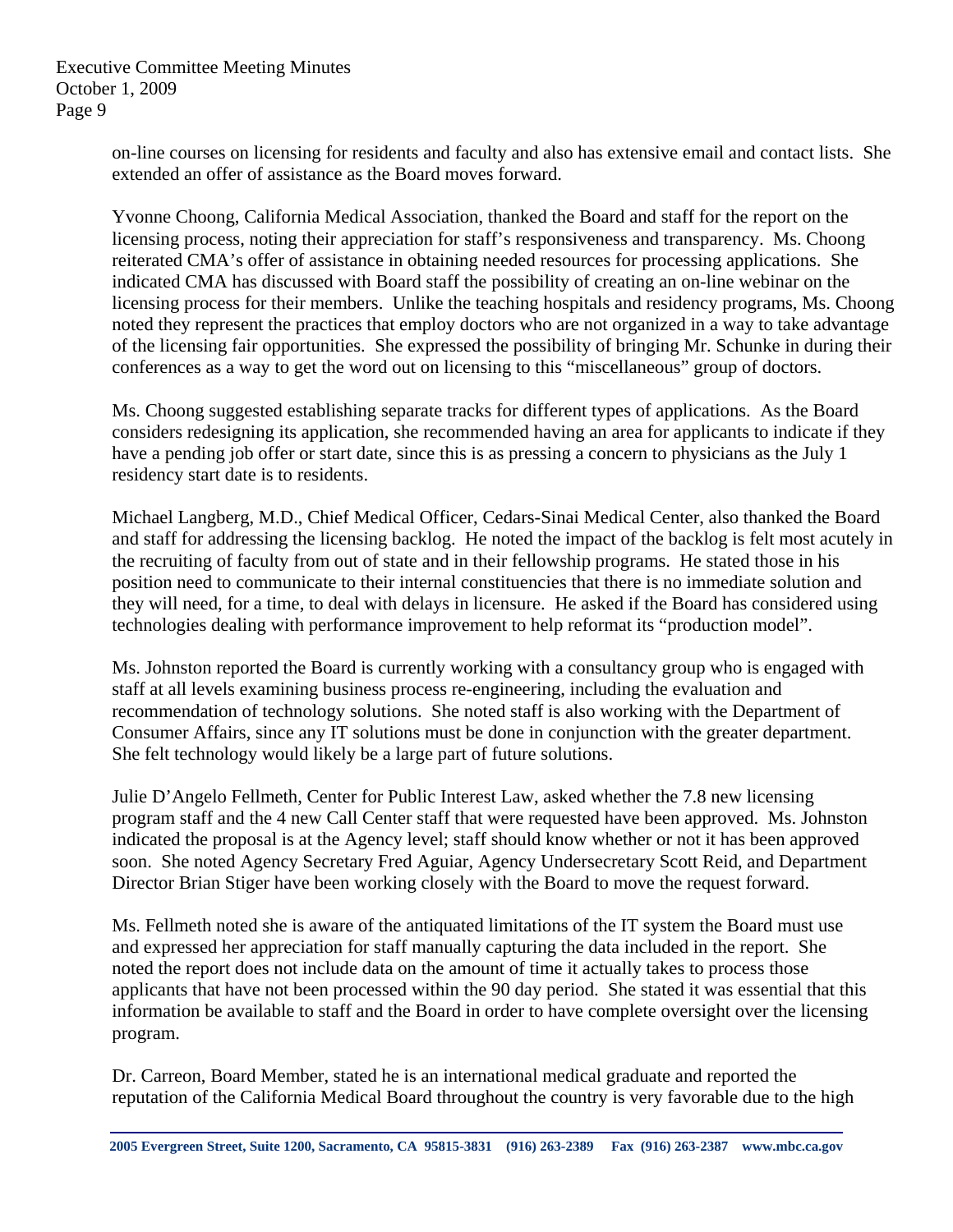standards of the licensing program. He expressed his appreciation for the difficulty involved in licensing international graduates due to language barriers, grading systems that differ from country to country, and variation in the quality of the medical schools. He expressed his confidence that the licensing backlog would soon be solved.

Mr. Zerunyan asked, based on the hiring of temporary staff which has already been approved, if the licensing backlog will be reduced by 36% by December 1, 2009 as projected in the report. Ms. Pellegrini stated this is correct. Mr. Zerunyan asked if the 95% reduction by February 1, 2010 and the ultimate elimination of the backlog in March 2010 relied on the approval of the requested 7.8 new staff to be hired in January 2010. Ms. Pellegrini stated the reduction and elimination did not rely on the new 7.8 requested staff, but, rather, on the 10 part-time limited term positions that have already been approved. Ms. Pellegrini indicated the temporary staff will continue in their positions until the full-time permanent staff is trained and in place.

Ms. Pellegrini reported, in addition to addressing the backlog by adding staff, the licensing process has been adjusted by shifting more staff to the front end of the review process in order to record and check documents for completeness and accuracy when they first arrive at the Board. When the Web Application Access System goes on-line, it is hoped the volume of phone calls to staff will be reduced, freeing up their time for reviewing applications. Currently, staff with large backlogs can receive as many as 60-70 calls per day. Staff is also looking at eliminating existing policies or requirements that produce little benefit. The consultant's comprehensive report is expected in November 2009; however, simple procedural fixes have already been identified and implemented.

Ms. Chang asked how the applications are prioritized. Ms. Pellegrini reported they are processed by the date received. After receiving the monthly report listing the backlog for each analyst, files are distributed to other analysts or a floater assigned to even out the backlog dates.

Dr. Salomonson noted that while access to care is important, making sure the doctors licensed to provide that care are qualified and competent also protects the people of California. She would like to see the statistics reflect the number of applications denied for cause. Focusing only on the number of people licensed does not give the Licensing Department credit for the screening function it performs. Ms. Pellegrini agreed, stating the information on application denials is only reported once a year in the Annual Report.

Dr. Spawn asked whether an analysis has been done on the most common mistakes made on applications so a fact sheet could be created and provided to applicants during orientation. Ms. Scuri stated that applicants, when in doubt, should disclose information rather than withhold it. Ms. Pellegrini noted that many of the errors are not made by the applicant, but by other individuals required to complete various forms.

Dr. Gitnick acknowledged the challenges staff is facing and stressed the importance of positive public relations during this time. He hoped the Board could overcome the perception that exists in some quarters of "non-user friendliness.